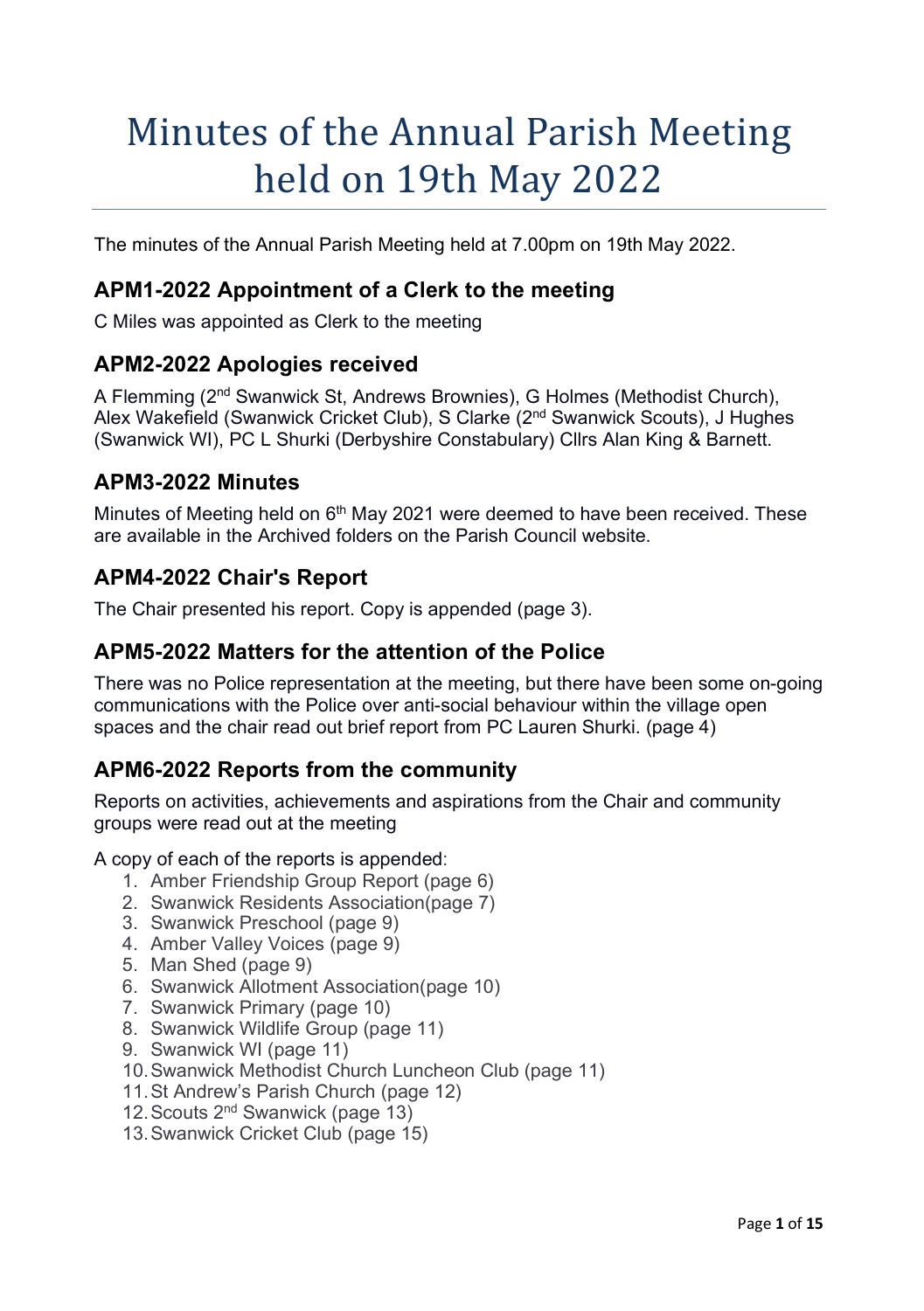# **APM7-2022 Open forum - question and answer session**

Due to the late hour, discussion was brief as most issues were covered during representations.

### **Closure**

Meeting closed at 8.06pm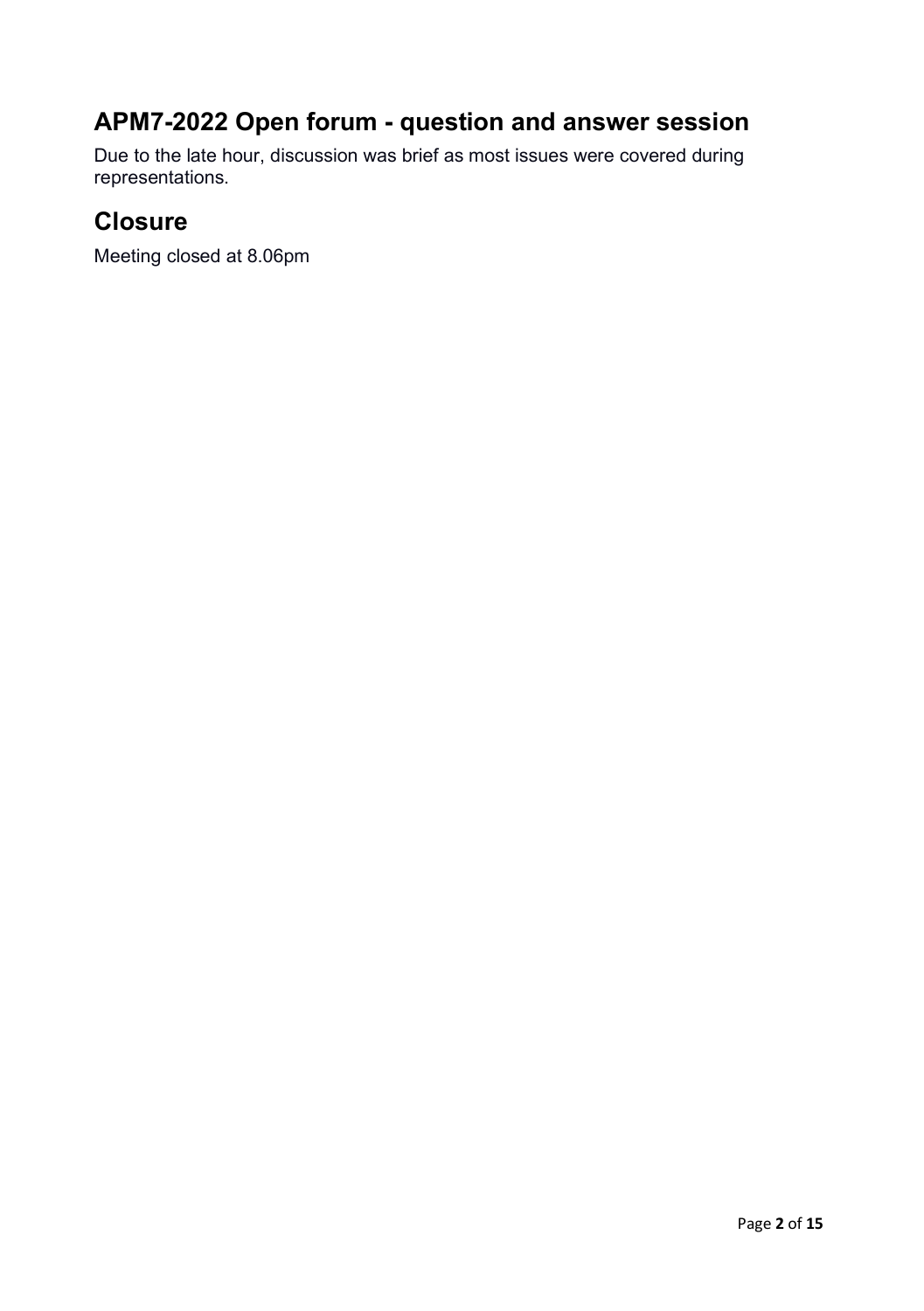# **Chair's Report – 19 May 2022**

Chair's Report is to the Parish Meeting of the Swanwick Electorate held on19th May 2022.

Just to remind ourselves, the Annual Parish Meeting is not a council meeting and tends to be more informal but we do have an Agenda to guide us through the meeting. It is a meeting of the parish electors and organisations and usually takes place between 1 March and 1 June but cannot be held before 6.00pm. Notice of the Statutory Annual Parish Meeting was given by posting details on the Parish Council website, Facebook and the notice boards in the village

Electors can contribute to the agenda. As we have not received any specific requests for items to be added to the agenda before publication, I am quite happy to receive any suggestions at this late stage.

It is a further opportunity for the electorate to bring issues to the attention of the Parish Council at the beginning of the year so that we can consider these matters in preparing our future plans.

In practice these meetings often

- Celebrate local activities and
- Debate current issues in the community.

The Chair's report is intended to review the past year, celebrate our achievements and thank those who actively contributed whether by giving their time or in other ways.

In preparing this report to the Annual Parish Meeting, I realise that the meeting in May 2021 was held virtually and numbers attending were small. As always I rely on several people, not least the Clerk to the Parish Council who has returned from long term sick leave. This has taken some of the pressure off me.

I have acted as unpaid clerk during the Clerk's absence, but am still dealing with some issues personally.

I have once again learned the importance of keeping a running, contemporaneous record in preference to relying on memory at the year end. So if I miss anything or miss thanking anyone, I am sure you will bring it to my attention.

### **Well Dressing**

One of the first events in the Parish Calendar is the Well Dressing week which usually starts in second week in May. Unfortunately due to the pandemic and the restrictions we have missed two years of well dressing and Fayre.

It is too late to organise this year's Well Dressing as the route out of the restrictions is rather organic. It takes a lot of work to organise and co-ordinating all the activities necessary to make the event another success. This year's Well Dressing will be muted and the number of wells will be limited. There will not be the traditional Fayre. However we will start planning for next year to have a successful and enjoyable event for all in 2023.

#### **Armed Forces Week**

Unfortunately the Parish did not participate in celebrating Armed Forces Week this last year. Again as soon as dates are known for 2023 we will start planning for any suitable events.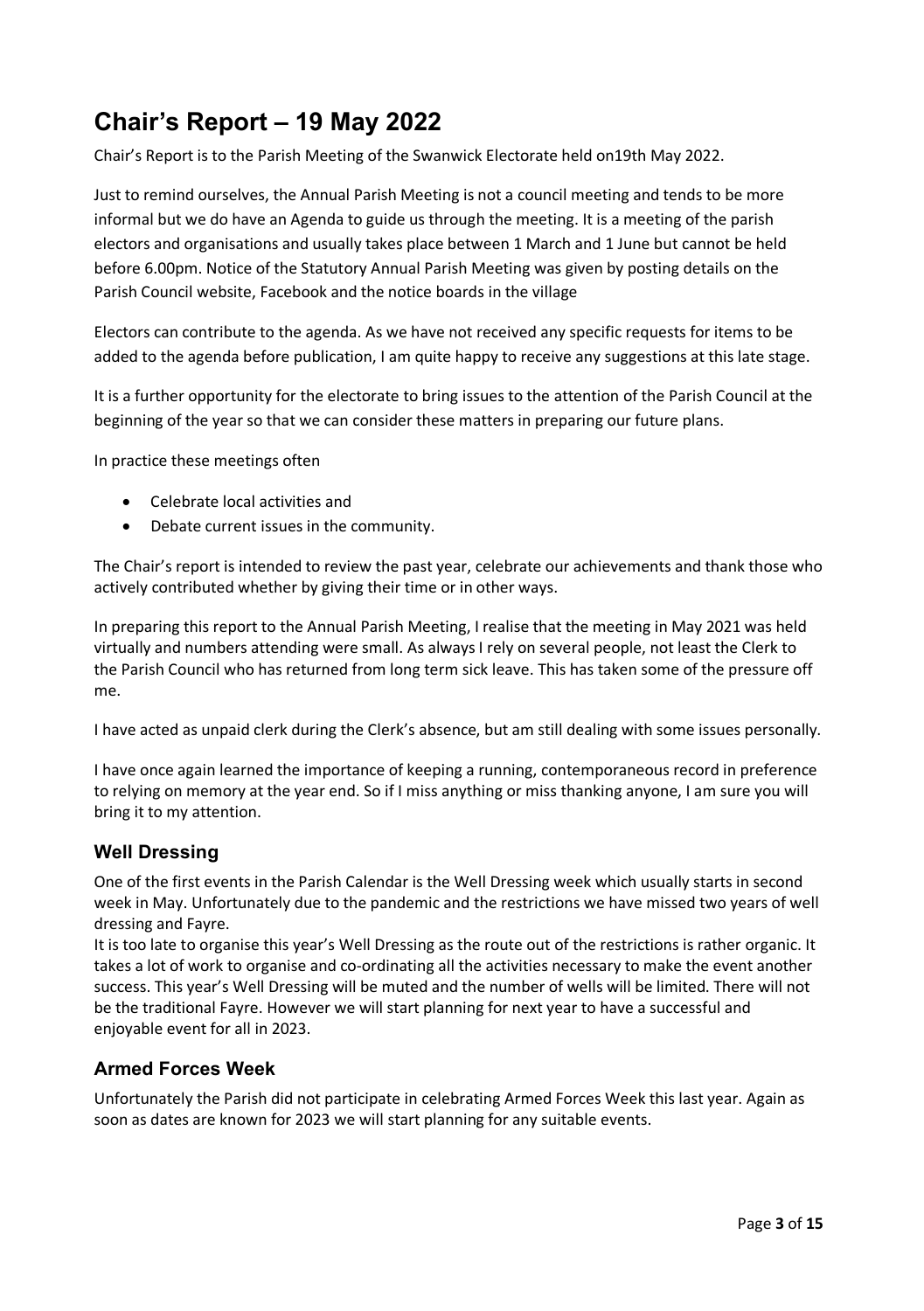### **Village Hall Working Group**

The group held virtual meetings infrequently during the previous year. However the meetings did not move the project any further forward. Acrimonious disagreement expressed by some members about the project resulted in professionals withdrawing their help. I have already indicated that I intend to revive the working group with professionals only advising. The focus will focus been mainly on the continuation of the development and the fund raising options. The Parish Council has earmarked reserves for the development and future effort will be to concentrate on raising the remaining capital for the project.

### **Swanwick Recreation Grounds Trust**

Swanwick Parish Council has taken over as the sole Trustee of the Charity. The Parish Council meetings have an agenda item at each of the meetings to deal with and decide matters as sole trustee. There are some issues about the transfer of land from Amber Valley Borough Council to Swanwick. Once these have been resolved, the Trustees will apply for grant funding from various bodies such as the Football Foundation, to develop the facilities. New goal posts have been erected to replace the rusty ones. Ball stop netting also needs to be replaced and the changing rooms need refurbishment.

In preparation for the Queen's Platinum Jubilee, a community garden is being created in an area of ground that has recently been cleared. This is funded by a grant.

### **Queen Elizabeth II (Crays Hill) Park Community Group Meeting**

During the last year there have not been any meetings of the Queen Elizabeth II (Crays Hill) Park Community Group.

### **Neighbouring Civic Services**

Needless to say, I have not attended any neighbouring Civic Services held during the height of the pandemic.

### **Civic Service**

The joint Swanwick Parish Civic and Carol Service was also cancelled due to the pandemic restrictions

### **Anti-Social Behaviour on Play Area Chapel Street**

Recent incidents have been reported to the Parish Council. The advice continues to please report these to the Police on the non-emergency number 101. This will bring hot-spots to the attention of the Police who are responsible for enforcing the newly revised Public Spaces Prohibition Orders (PSPOs) that now cover the whole of the Recreation Grounds.

The fencing around the area has been reinstated. The play area soft surfaces have also been refurbished following safety inspections and needless vandalism.

#### **Swanwick Allotments**

The Parish Council has started legal proceedings against a resident of an adjoining property for misappropriation of council land. This is an ongoing claim registered at court.

### **The development at Swanwick Fields and the Lily Street Farm**

These continue to raise issues of traffic management, which should be directed to DCC Highways, and planning conditions which should be directed to Amber Valley Borough Council Planning Development.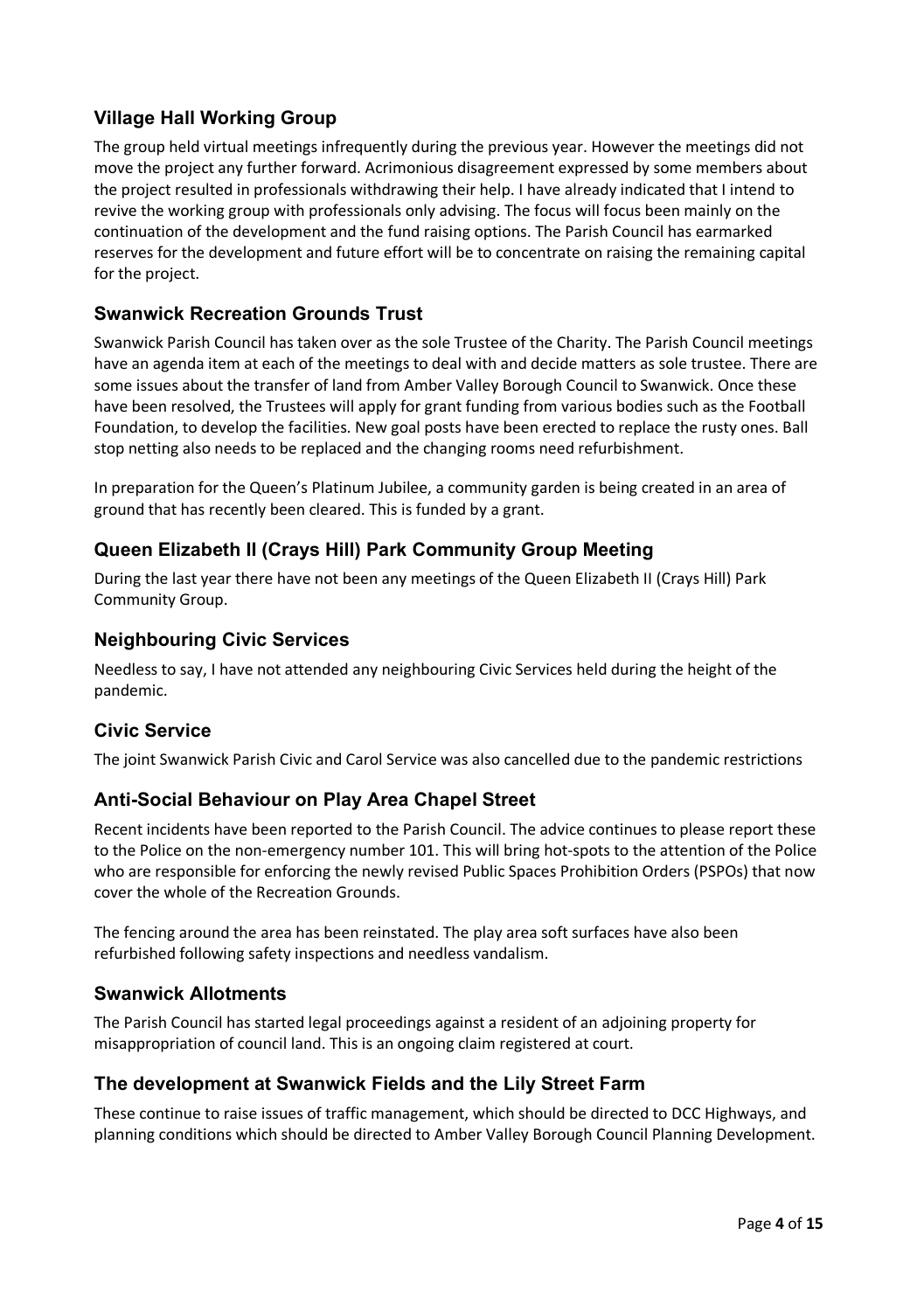The traffic lanes and directional arrows on Derby Road have been altered following complaints from the Parish Council and members of the public. However there are still instances where unobservant drivers emerging and turning right from Sleetmoor Lane have turned into oncoming traffic.

### **Public Participation**

I have been encouraged by the level of public participation when big issues are being discussed. We must still strive to encourage a wider level of participation.

George Soudah, Chair Swanwick Parish Council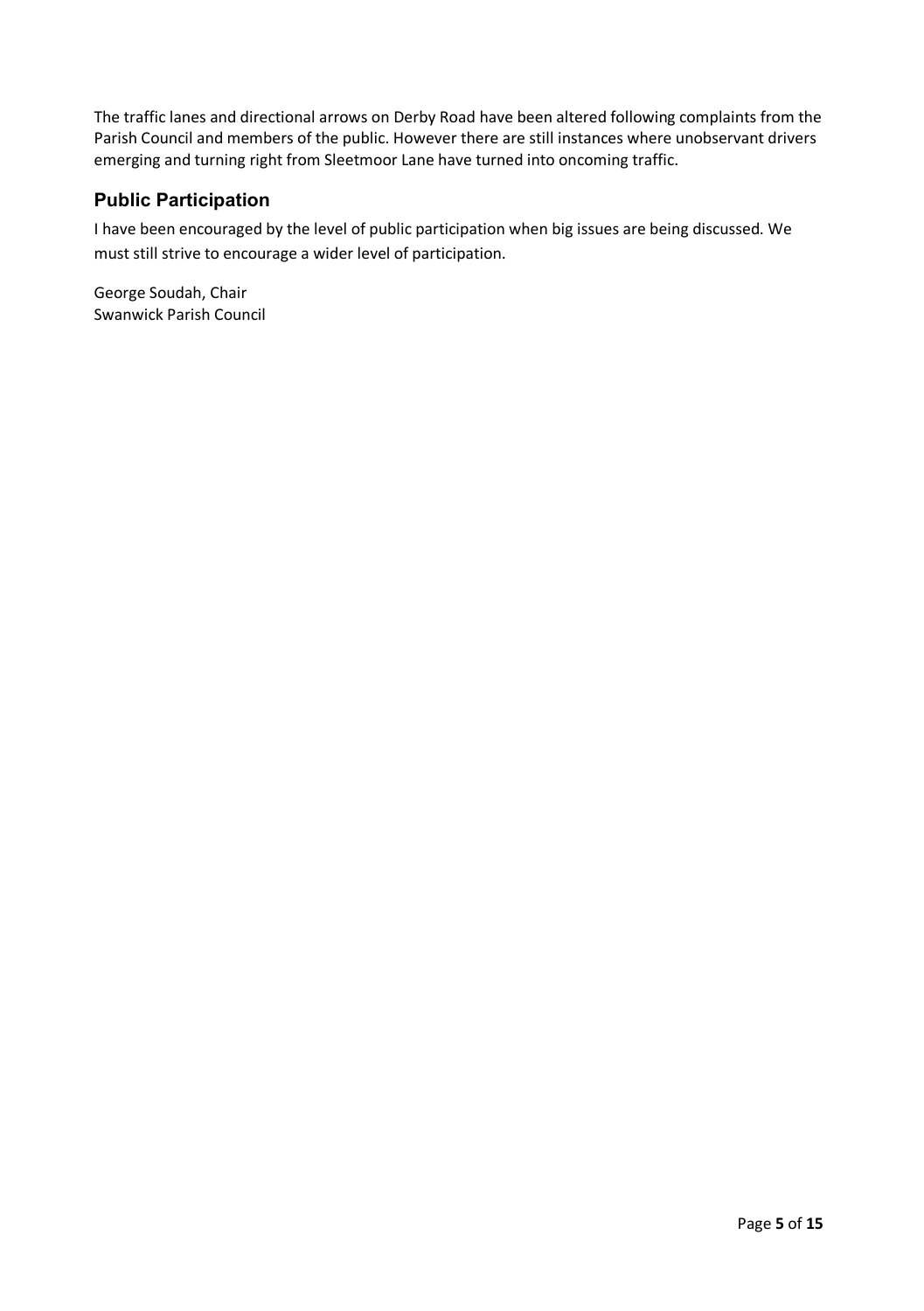# **Amber Friendship Club Report**

We started our club in January 2014 to help people feel les isolated and lonely and to let them know that someone cares for them. We aim to serve our local communities by offering a monthly outing to a friendly, social amenity. We called ourselves Amber Friendship and we meet at the Methodist Hall Swanwick and welcome people not only from Swanwick, but also their friends from Alfreton, Somercotes and Riddings.

As for many clubs and groups the last couple of years have been difficult. We kept in contact with our members by phone and Easter, Christmas and birthday cards throughout Lockdown when we were unable to meet The Methodist Church Hall was and still is operating under the Covid guidance and regulations to keep our members as safe as possible.

We have nine volunteer helpers and seven are members of the Methodist church. We have some who are Food Hygiene qualified and most of us have attended Safeguarding Training run by The Methodist Church. We do not pay rent, but we do give an annual donation to the Methodist Church to cover use of the room and facilities and heating. We believe in sharing the love of God by demonstrating it to those who come and share food and friendship together.

We start the afternoon at 2-30 by welcoming members with a cup of tea or coffee. Our tea tables are laid with pretty white cloths and decorated depending on the time of the year. For instance, at Easter, we had eggs, chickens and daffodils. The meeting nearest to Valentine's Day we had a love quiz, chocolate hearts and red serviettes. Our June meeting is obviously a celebration for Her Majesty's Platinum Jubilee. We shall be entertained by Amber Voices and enjoy a good sing-along together. People arrive, settle in, meet friends and have a chat. About ten or fifteen minutes later, we introduce our speaker or the entertainment that we have booked. This is usually enjoyed by everyone. This year, we have welcomed Derbyshire Carers, enjoyed a trip round the UK with amazing photos, joined in with a singer at Easter and looked into the secrets of Buckfast Abbey in Devon with the Methodist church Minister sharing what it was like to live there with the monks for a week, . After thanking our speaker and asking our questions we serve the afternoon tea. We offer dainty sandwiches and cakes on pretty cake stands and of course plenty of tea. We buy the bread and some of the fillings, but our volunteers supply the cakes and do all the preparation work. Our members pay £4 per session.

We sit and chat at tables with our members when we can, although some people need to be in the kitchen refilling teapots and starting on the washing up. After everyone has filled themselves with sandwiches and cake some of us start to clear the tables while others call the raffle and give out the prizes. We give out individual Birthday cards each month (home made by one of our volunteers) and sing Happy Birthday together. We announce next month's activity and people start to make their way home at 4-15 to 4-30.

There is a lot of sharing and laughter takes place- each month not only between our members but also between us as volunteers. We are a happy team of people sharing food and friendship together. One of our aspirations for the coming year is to plan and organise an outing to The Secret Diner at Sudbury Prison in August. We are due to welcome Amber Valley Singers and a speaker from the Derbyshire Blood Bikes. We always have a Christmas party with presents, games, food and often a visit from Father Christmas.

As well as this we hope to continue growing our membership and ensure more people feel welcome to come along and try out for themselves what we have to offer. We have around 40 members at present, mostly aged over 70. We do a regular 'leaflet drop' to help advertise and welcome more people. We offered transport before Covid which our members valued, but we not offered it since Covid. We would offer a warm welcome to anyone from the parish council to any of our meetings Presented by Linda Smith Church Member Volunteer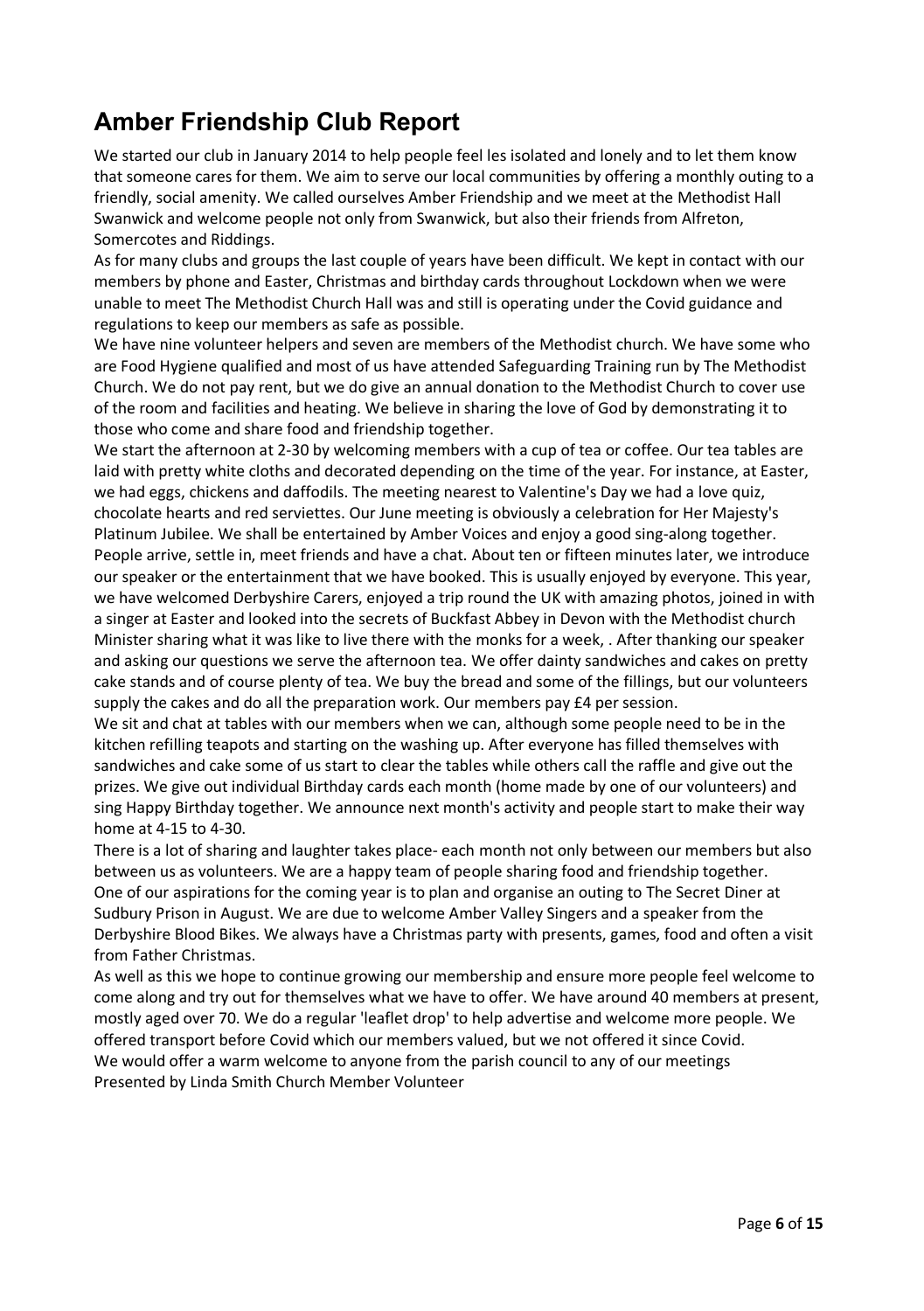### **Swanwick Residents Association Report**

The Resident's Association continues in its steadfast pursuit of upholding the four main aims and objectives of its Constitution. Since preparing my first written report to this meeting back in 2016 there have been two important issues that have always remained dominant and six years later that still has not changed. Indeed, from a personal point of view my involvement goes back to 2011, since when I have written and spoken many thousands of words in the form of representations, consultations, speaking at Parish and Borough Council meetings and at two public examinations.

These two issues are of course, the Amber Valley Local Plan and the Green Belt, which are, in this Borough inextricably linked.

The Borough Council is currently in its third attempt at trying to formulate a Local Plan which will set out planning policies and proposals for future development and use of land in Amber Valley for the period up to 2039. Central to the Local Plan will be an overarching Spatial Strategy, which will establish the level of future housing and economic growth and where the growth should be broadly directed. The previous two attempts, both withdrawn by the Council at the Public Examination stage, cost the council tax payer over £2 million and this current third attempt has been calculated to cost a further £1.4 million.

Since reporting to you last, a response to a consultation has been submitted in September last year on three options on Scale of Growth, and four options on Distribution of Growth, as part of the Plan process. Publication of the pre-submission Local Plan is scheduled for June/July 2022, Public Examination in December, 2022 with Adoption planned in September, 2023.

Development of the green fields continues to dominate the north of the village at Lily Street Farm and the ironically named site of Swanwick Fields on Sleetmoor Lane. In addition to the neighbouring site at Damstead Park, there has been a recent application for a 340 acre solar panel farm and a more current application on the opposite side of the road for a further 240 new homes to form a retirement village. The change of landscape and loss of the countryside has been immenseand could be even further changed forever.

In May of last year, the developer at Lily Street Farm submitted five planning applications to reserved matters on a convenience store, primary school, restaurant with drive-thru, employment area and residential phases, these together with amendments to the original plans submitted of removal of a 80 bedded hotel complex and a community/medical plot. Strong representations weremade to the proposed changes and loss of community related infrastructure, which were clearly on the original plans submitted for approval on which the local authority planning board made a decision to grant outline approval, yet are no longer part of the development with nothing similar to replace them. I reported last year of Central Government plans for a consultation on planning reforms, which would include, councils identifying land for development which would receive automatic planning approval and imposing nationally determined and binding housing requirements, together with removing the automatic right to appear in person at hearings discussing local plans. This would also unfairly exclude local people from having influence over what happens in their area.

Following a strong lobby from various groups and organisations, including our own and even government supporters, together with the loss of a by-election, which was fought entirely on planning reforms, the government abruptly performed a U-turn on these intended policies. The then

current Secretary of State for Housing, Communities and Local Government lost his job and the department was reborn as the Levelling-Up, Housing, Communities and Local Government together with a new Secretary of State. Now, there has been a complete change of direction, introducing the Levelling-Up and Regeneration Bill, included in the recent Queen's Speech, which aims to take power out of hands of developers and councils and give it to homeowners, whereupon residents will be able to vote, street by street, on future housing and decide how to spend levies on development. The new Bill pledges to cut bureaucracy and enhance the power of communities to protect areas from development. Having had the experience of being given similar assurances a few years ago, by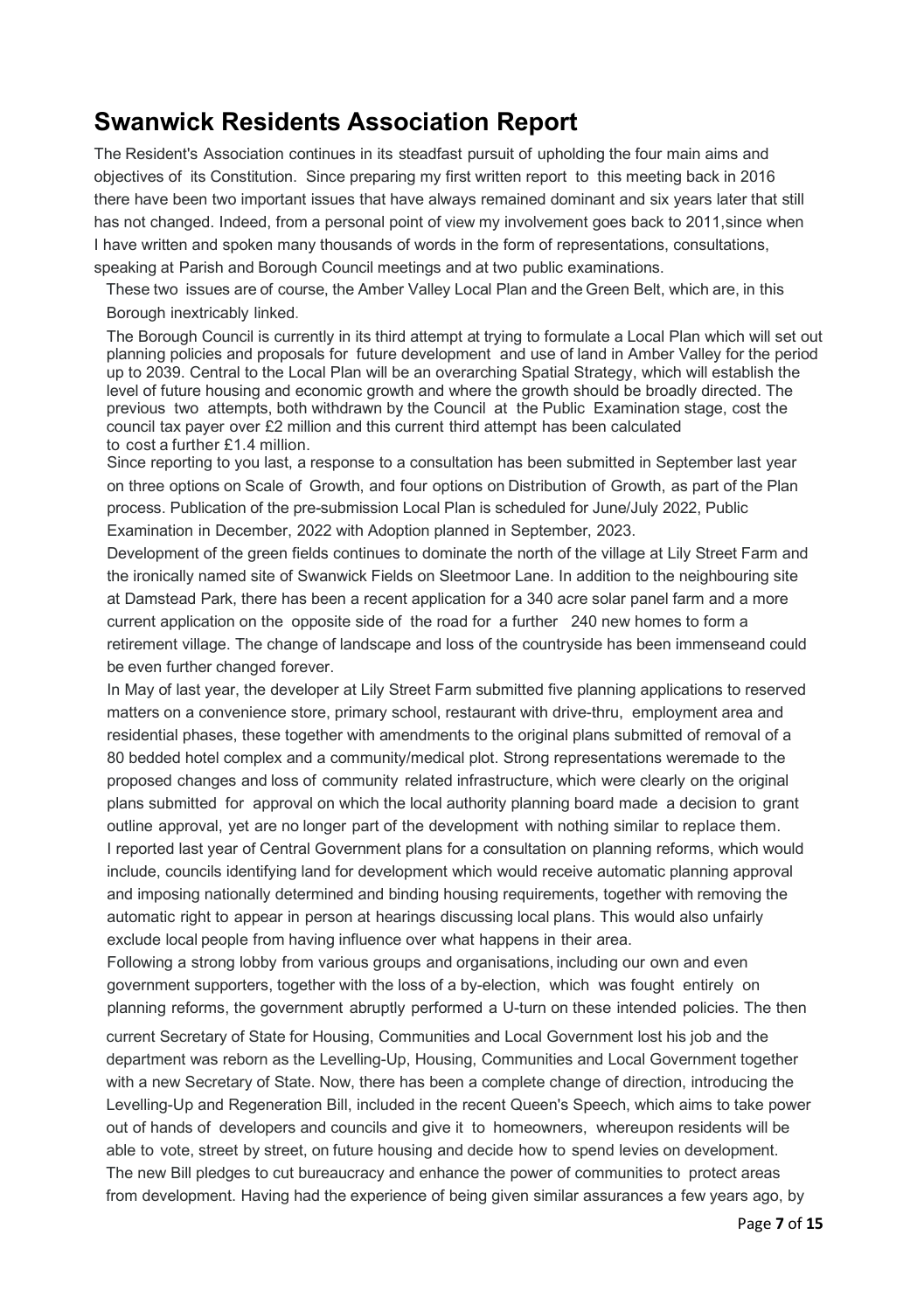a former Prime Minister, on giving the power to local people to determine development where they wanted it to be, in the shape of Neighbourhood Planning, I feel being the born pessimist I am, that this is yet another misconception being heralded by Central Government.

However, I may be proved wrong and will certainly not believe it until I both see and experience such a system, but more importantly, sadly, for Swanwick this proposed new policy hascome seven years too late.

Presented by John G. Briggs Vice-Chairman.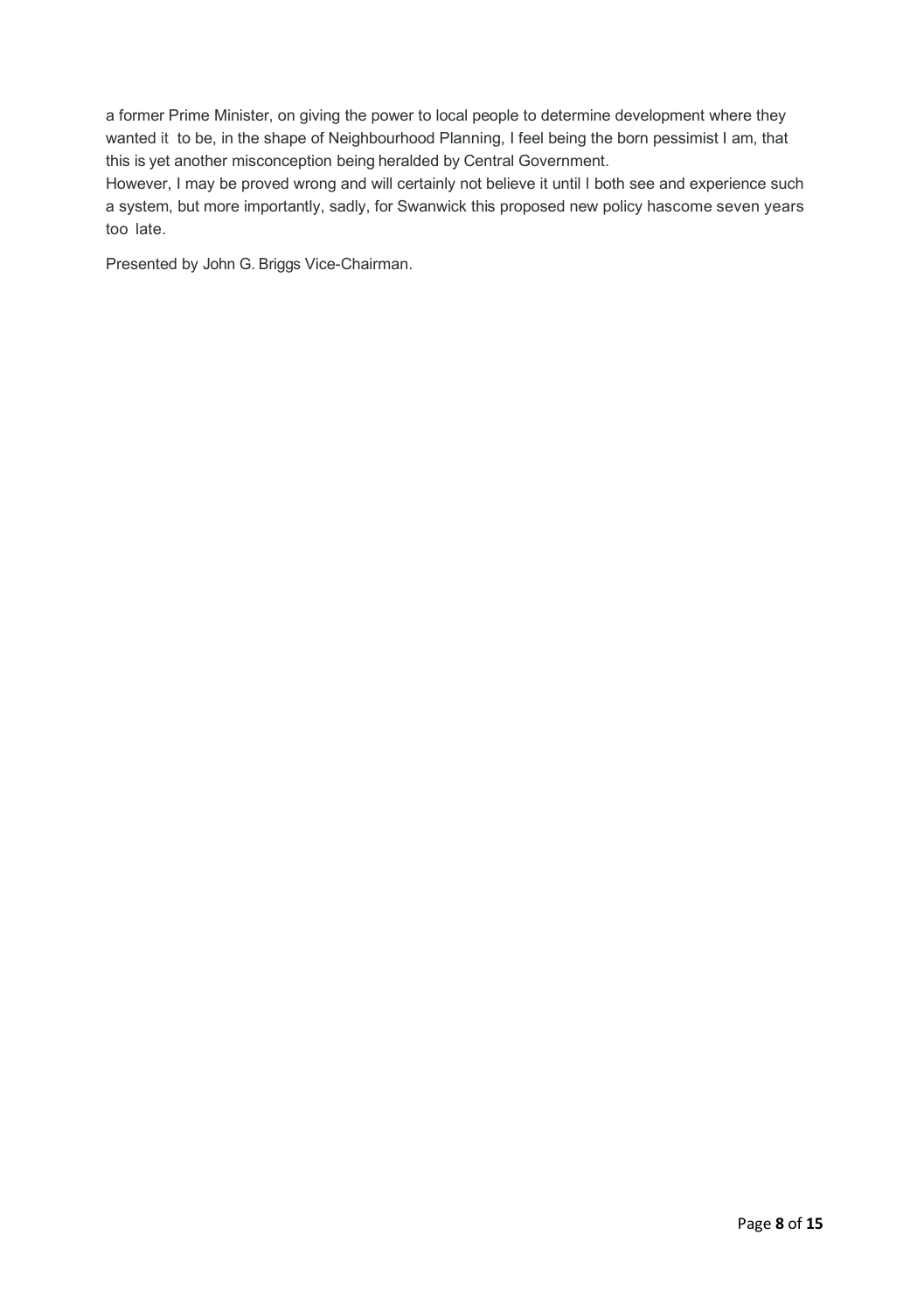# **Swanwick Preschool Report**

Swanwick Pre-School is a key part of the local community, providing a vital service in Early Years Foundation Stage for local children and their families / carers. The last few years have been exceptionally challenging for the setting, working with / through the backdrop of COVID-19, whilst looking to support the needs of key workers initially, and more recently the wider community. We are pleased to report we have been able to maintain the service to the community throughout this period, with little disruption. It is our aspiration to now build upon these foundations and start to assist in re-linking the community. There are parents and carers that due to COVID-19 restrictions have been unable to mix with others in their children's group, therefore missing out on the opportunity to form bonds with other parents / carers and to understand their children's friendship groups, as others in previous years may have reaped the benefit. Resultantly, Swanwick Pre-School are looking to support local community engagement, which commences this Saturday (21st May 2022) with an Open Day. We are opening our doors to meet new / prospective children and their parents / carers, offering the opportunity for discussion and support. We are also currently considering with the Pre-School Committee further ideas for community engagement. These include but are not limited to: - cake stalls, pub quizzes, summer and winter events. Furthermore, we are on the lookout for any potential new members for the Pre-School Committee to join the existing team. Let's work together to re-link people in the community whilst continuing to provide a key service to Swanwick and surrounding areas. Presented by Martin Dye Swanwick Pre-School Committee Chair.

# **Amber Valley Voices Report**

Amber Valley Voices sadly ceased meeting in person to sing together in March 2020, in line with Covid Lockdown rules. However, our enthusiastic musical director and skilful accompanist, along with the help of steering group members, continued to offer singing opportunities and continuity through the setting up of a 'Zoom' choir. This was loyally and eagerly supported by over half the membership who embraced the benefits of this new, versatile technology, which also enabled singing in full harmony as well as in unison. The social and well being benefits of AVV were further maintained through regular newsletters, on line /Zoom monthly quizzes, book club and treasure hunts, virtual coffee mornings and a garden gallery, for example. This all helped to keep people feel connected and engaged, especially during the most restrictive and lonely weeks of Lockdown, and served to maintain the important friendship our members enjoy. We were finally able to bring people back together face to face with a summer BBQ in August 2021 and then joyfully welcomed the resumption of singing together side by side in St Andrew's Church (with all Covid safeguarding in place) in September 2021. We have over 100 members on roll and we regularly have over 70 attending our weekly practices. At Christmas 2021, we were able to perform Christmas songs and carols in St Thomas' Church and over recent months, have increasingly taken up requests to sing at local venues, celebrations and for community organisations. We are excited to be performing a formal concert (at last!) on the 28th May, 2022 at David Nieper Academy to celebrate the Platinum Jubilee and 70 years of musicals. All proceeds will go to the Ukraine Appeal. Amber Valley Voices has a full diary of engagements through to the end of the summer term and beyond. Presented by A Trenear

# **Man Shed Report**

Traditionally called the Man Shed but is open to all. We opened 5 years ago and had become very strong before Covid with lots of donated tools; we are now raising funds to buy new tools. In 2019 we received both a National and Derbyshire awards for our community building. We work with the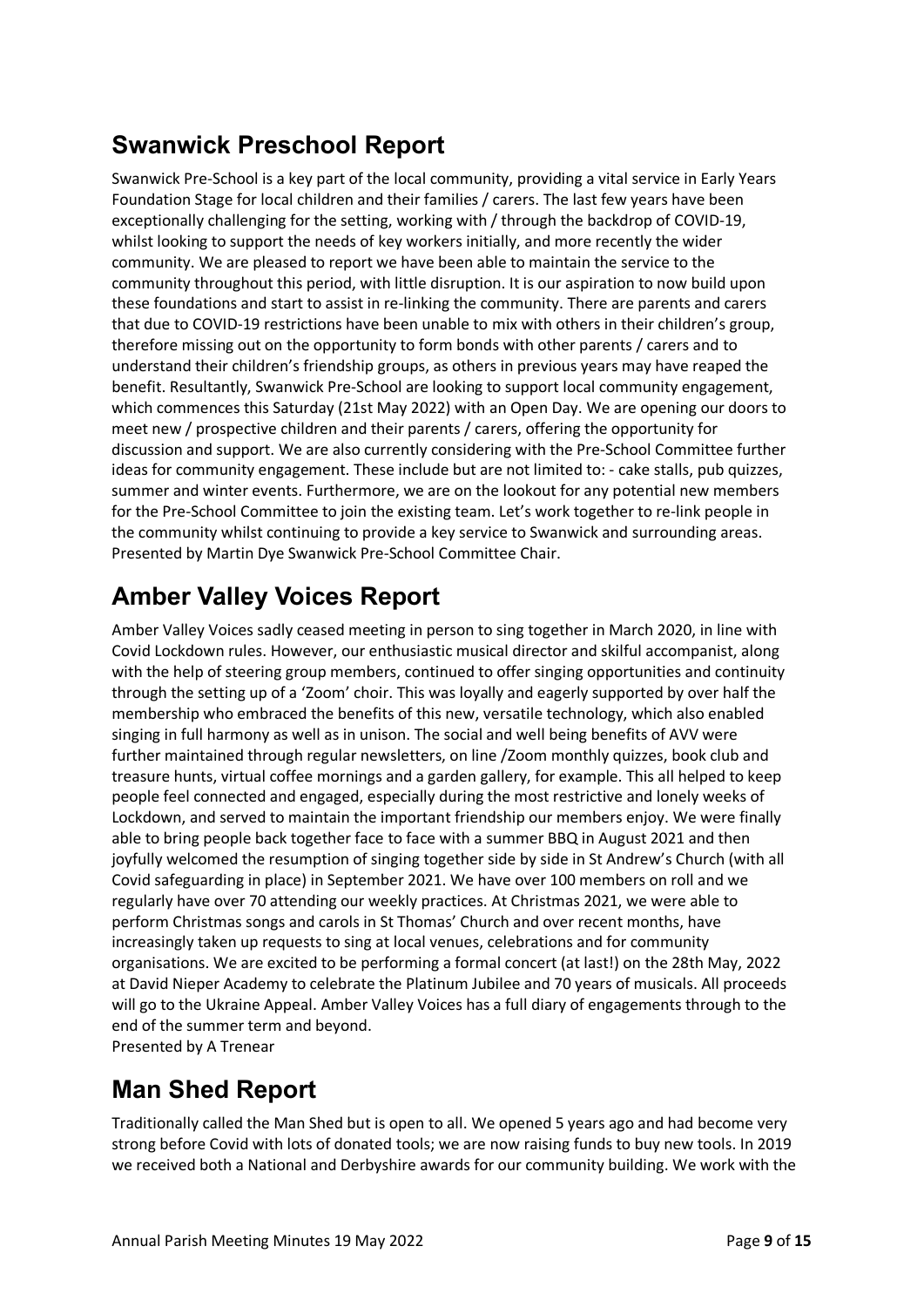Local Authorities to help with loneliness also mental health and dementia. We do woodwork, repairs, make garden structures including owl boxes and obelisks on request. Recently we had the blind wood turner come to our shed to be filmed and this is now on social media. Presented by Charlie Parkes.

# **Swanwick Allotment Association**

Chair – Simon Ford Secretary – Anthony (Tony) McKenna Treasurer – Diana McKenna OBE Committee – Dawn Barker, John Wilcoxson, Robert Pownall. Affiliated to The National Allotment Society. Fully insured site & plot holders. 49 plots – some sub divided into half plots. We have 2 plots divided into 1/3 plots. 4 plot sizes Very small, Small, Standard & Large. Currently 3 people on the waiting list. Allotments are a proven Asset to the health & wellbeing of communities. This was especially so during lock down. The site has a wildlife garden, uses water butts. A variety of wildlife has been seen on the plots, nesting birds are regular visitors along with hedgehogs and local urban foxes. Current/future issues. 10% increase this season on individual plot rental costs. 23/24 growing season will see higher plot rental fee's due to less income than outgoings. Access is via a gated entrance. This remains locked even when plot holders are on site. However, Site security to be raised with Swanwick Parish Council with regards to a few properties on the Delves (opposite Swanwick Sport College). The site remains open to these properties with risk of boundary related issues. Prepared by Diana McKenna

## **Swanwick Primary School**

Thank you for inviting us to put forward a report on our school, Swanwick Primary School.

The school currently has 404 pupils on roll and this number is expected to continue for the future years. Our catchment area covers Swanwick and Pentrich. We also have pupils attending from outside our catchment area which accounts for approx. 30% of our pupils.

Mandy Fogg was appointed Head teacher and started in January 2020 which has presented her with many challenges, which she certainly did not envisage when she agreed to accept the post. Thankfully, we finally seem to be 'post-Covid' and looking forward to the future. Our first major event will be our celebrations for the Queen's Platinum Jubilee on Friday 27 May. Children will: wear red, white and blue; create celebratory hats for a competition; sing a special song for the Jubilee and receive engraved medals to commemorate the occasion. We are also planning our first Sports Day with an audience since 2019.

Last year, we won the National Timpson's Award for the work we do as an Attachment Aware school. This work supports the large number of children we now have in school who benefit from this approach to learning.

We currently have several vacancies on our Governing Board and would welcome any interest from the local community and beyond. One of our biggest challenges at the moment is a lack of space and need somewhere where we can implement specialist programmes our children need, such as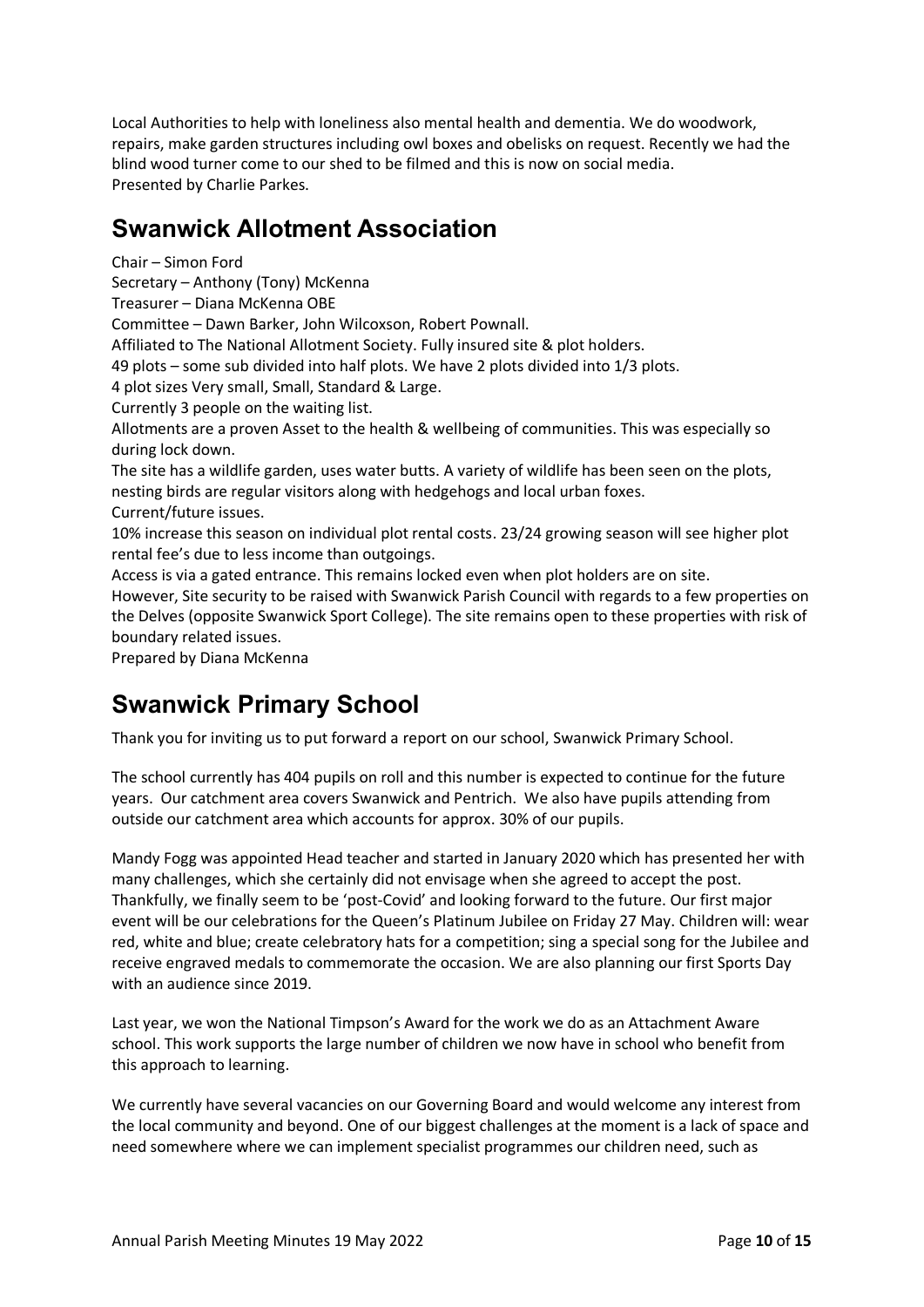interventions and nurture. We are exploring ways in which we can expand our internal space on a very tight budget…all ideas considered!

We are very lucky to have a hard-working, dedicated and passionate team who strive every day to achieve the very best for the children of our community. We continue to recognise that the children we have in school have been through a global pandemic – but never fail to amaze us with their resilience every day.

Through our Thrive values of: team work, honesty, respect, inclusive, value and engage, in partnership with our staff, children, parents and governors, Together We Achieve. Presented by Varinka Strong

# **Swanwick Wildlife Group**

We started the group in September 2021 to try and make people aware about biodiversity and the environment. Green spaces are important and our aim is to make people aware of nature and to re-wild areas in Swanwick. It started as a Facebook page, we have about 50 members and have had nature walks in the area and are planning more of these including an orchid and bat walk. We have also been very involved in the Queens Jubilee Community garden on the Recreation ground and hope to do more in the future. Presented by Amy Trewick

# **Swanwick WI**

A report of our year ended 31st March 2022

Early in the year, when we were unable to meet due to Covid restrictions, we kept in touch with our members by producing our own Swanwick WI newsletters.

In July we had our first actual gathering of members, enjoying tea and cake in the garden of our oldest member.

In September, we resumed our programme of regular monthly meetings.

We have had a varied programme of activities including a Christmas wreath making demonstration, a fish and chip supper, and a talk on the etiquette of afternoon tea. We are a very lively group and have over 50 members.

Prepared by Judith Hughes Joint President

# **Swanwick Methodist Church Luncheon Club Report**

Swanwick Luncheon Club members, like everyone else, were pleased when the Covid lockdowns came to an end, and were able to return to some sort of normality. During the lockdowns we were able to keep in touch with the members with "doorstep visits" and regular newsletters. Most of our members live alone, some are housebound and all had missed the social contacts, friendship and fellowship which the club provides, not to mention the home cooked meals!

We were able to start back again in September 2021, and have continued to meet monthly at the Methodist Church Hall. We have 40+ members and volunteer helpers.

We enjoyed being back to normal especially for celebrating Christmas together. We now look forward to the Queen's Platinum Jubilee Celebratory meal, and our summer outing. Prepared by Gill Holmes Luncheon Club Organiser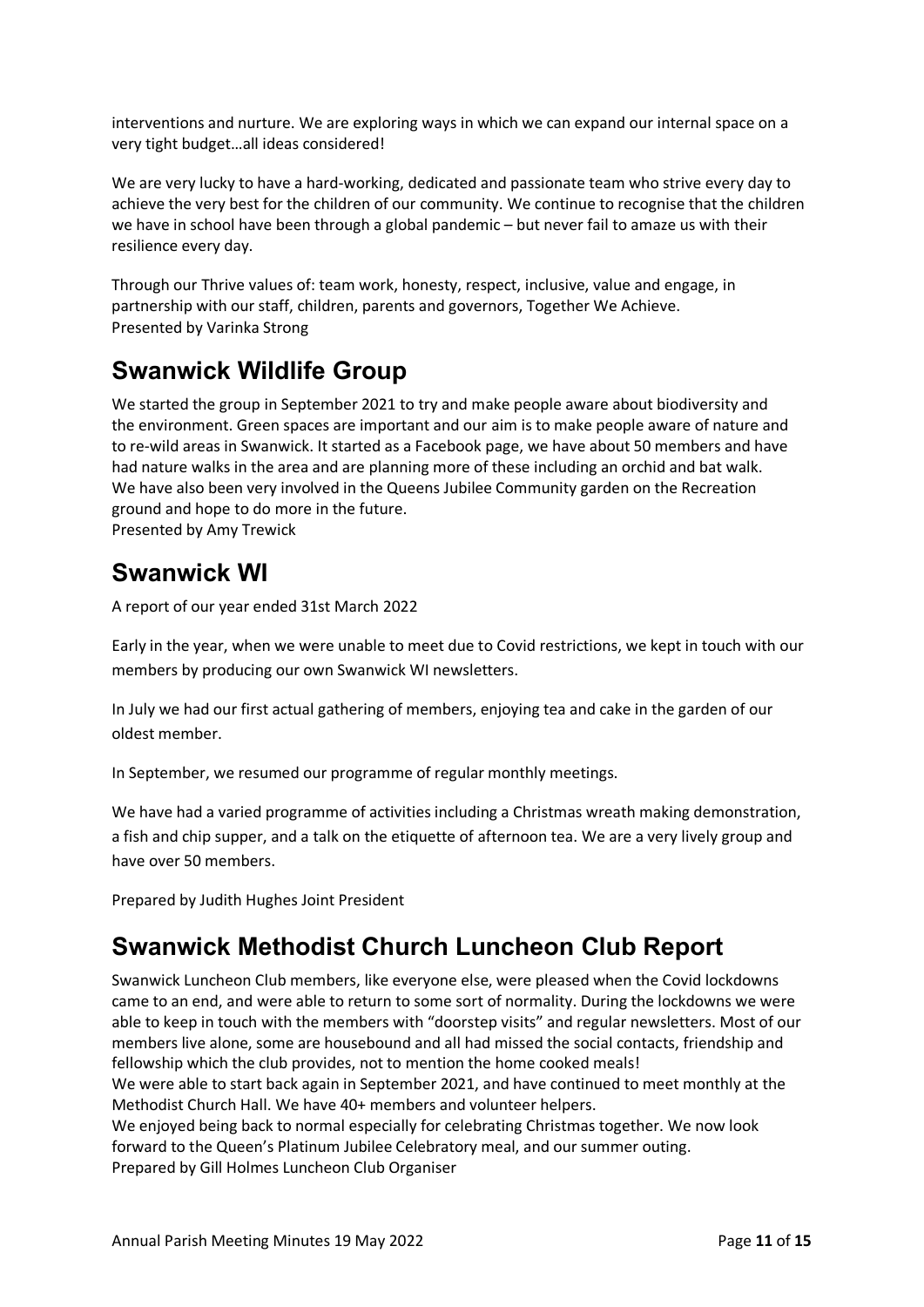# **St Andrew's Parish Church Report**

2021 began with yet another period of lock down and once more the church was closed for worship, this time for 10 weeks. The newsletter was the prime means by which we were able to keep our congregation informed as to what was going on. It was a difficult time. But we opened in time for an Easter Sunday service which was wonderful and even more special than usual.

From May onwards the churches of St. Andrew and St. Matthews worked together to host services between us every week. The first 2 Sundays of the month at St Andrew's church and the last 2 Sundays at St Matthew's church. Thanks go to Brian Kirkland, Maurice Greasley and David Hitchcox. This system worked well and to make it easier for people to remember start times we moved all services to start at 10.30a.m. from August onwards.

As the Covid situation eased it was decided to reopen from September onwards for a weekly Wednesday morning service and for a monthly Crossroads service for our younger members. These have proved to be very popular. Especially so was the Christingle before Christmas. Both services are followed by refreshments (which seem to last longer than the service itself!) Sadly the large Christmas events for which we are well known could not take place.

On a very positive note we hosted 2 weddings during 2021 and 3 baptisms although the list for the latter is growing exponentially! Sadly we were also the point of farewell for 8 families who said 'goodbye' their loved ones.

During the summer of 2021 we decided to merge the PCCs of St. Andrew and St. Matthew. This has started and we are slowly learning to work as one. It will take time and we have not yet joined legally but we all feel that we need to take things slowly.

We have missed the contact with the other 2 churches in Swanwick through Christians Together. It has recently reformed but we need representatives from our church to work with them. Michelle Dye and Robert Quarton initially volunteered but with their present commitments they are finding this too much.

Remembrance Sunday this year was held in the upper car park at Swanwick Hall School as it was felt that this allowed the congregation to spread out safely. Over 100 people turned up and Brian Kirkland took the service. The scout and guide movements were well represented and the scouts arranged a beautiful memorial around which all of the wreaths were laid. After the service the wreaths were moved back to the war memorial outside the church. On Remembrance Day itself we opened for a period of private prayer and went outside for the 2 minute silence at 11.00 a.m.

Tim and I as church wardens wish to thank everyone for the enormous amount of support given to us. We continually give thanks for the loving fellowship that we share and that supports us all. Especial mention must go to Hazel Croxall for starting up the monthly Coffee and Cakes sessions that have proved to be so valuable for raising funds for various Christian organisations and for providing a much needed opportunity for people from the village and beyond to get together to socialise. And also to John Sterland for leading the team of wonderful bell ringers one of the strongest in the area. Finally our brilliant organists must not be omitted as they are essential to our worship and all make such a difference to the services.

Towards the year's end Tim was able to announce that Aron Simpson had accepted a post at Shirland and that the Revd. John Wigram had accepted the invitation to take on our benefice as priest-in-charge in addition to his role as vicar of All Saint's at Ripley. The response from both congregations has been positive and welcoming.

2022 will be an exciting new start for us that we welcome.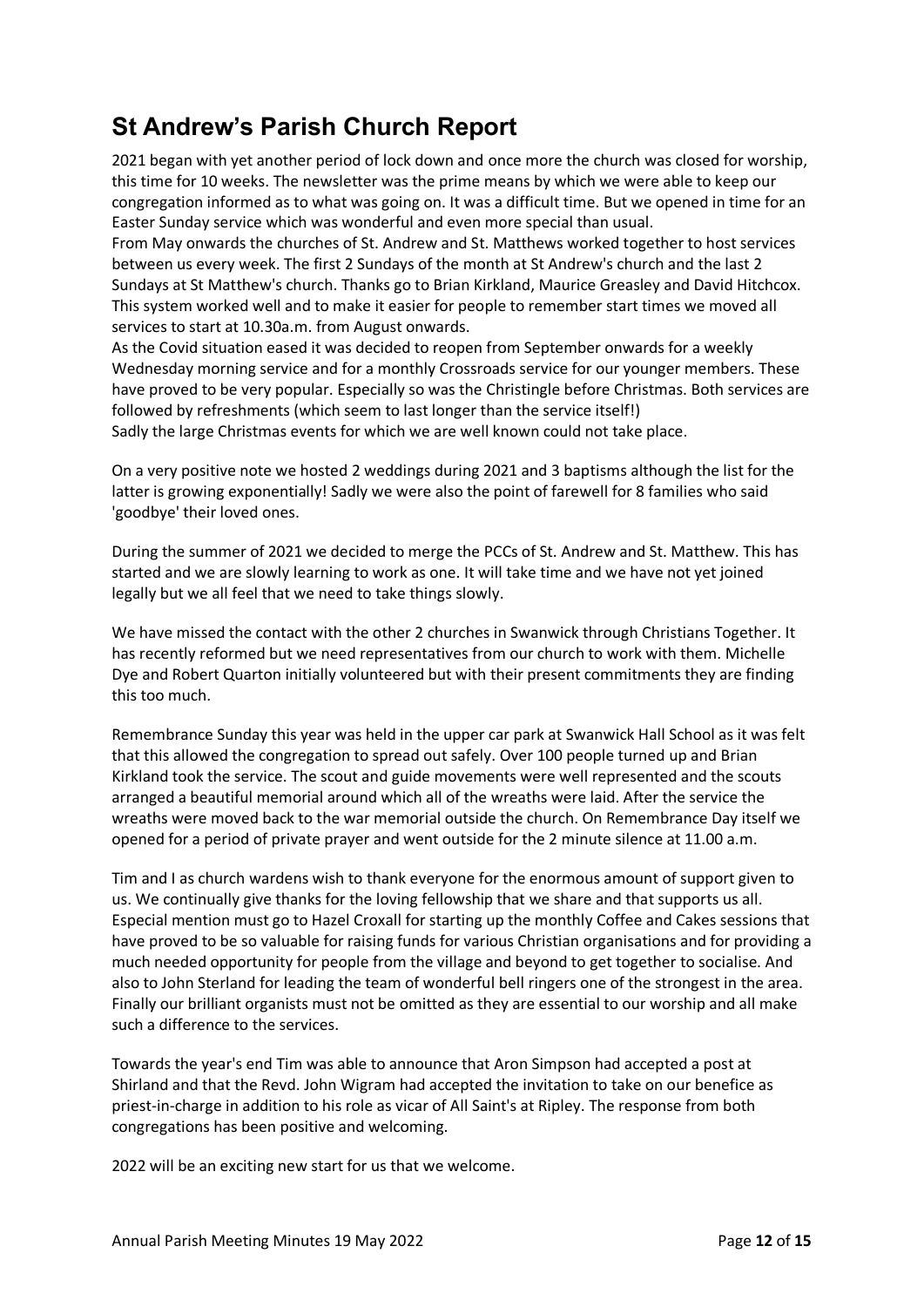Prepared by Anne Veale

# **Scouts 2nd Swanwick Report**

#### GSL's Report AGM April 2022

This AGM covers the period January 1st- December 31st 2021.

Again 2021 was a mixed year for all Sections. At the start and end of the year we were still in various stages of meeting restrictions due to COVID. During the year however we were able to meet together and start providing activities for the Young People again. Initially group sizes were very restricted so Sections had to meet outdoors in small numbers- generally once every other week. It was only getting into September that Sections were able to meet indoors in normal numbers.

### **Beavers**

Beavers were able to set the ball rolling following a winter of activities via Zoom. They were able to re-start shortly after Easter, and had a bushcraft day with the whole Colony in May. This was particularly important for them as for a number of Beaver Scouts who had only joined the Colony during the COVID lockdown this was the first time they were able to meet in person with the leaders and the other Beaver Scouts. By September the colony was able to start meeting properly and carried out a wide and varied number of activities including an afternoon on a climbing wall at Altar Rock in Derby. My thanks to Kate, Fergus, Lynda, Catherine and Ellie for running the programme.

### **Cubs**

Cubs were also active at the start of the year on Zoom. Re-starting the Pack in uncertain times was also a challenge, particularly as a number of leaders were in the vulnerable categories. A number of parents stepped in to the breach to help out as we restarted, and Katherine stepped up to take on the role of Cub Scout Leader. The Cubs have taken part in a number of activities and continued with their badgework. I'm grateful for Katherine, Chris, Sandra, Pete, John, Joanne, Ellie, Rebecca and Rachael for their help and support in running the programme.

### **Scouts**

Scouts have continued with strong numbers. It was always more of a struggle maintaining an on-line programme throughout the lockdown due to the nature of the Scout programme. As the activities were allowed to re-start (and numbers allowed to attend at any time were limited), a certain emphasis was placed on the activities for the older members to allow them to finish the higher awards. One-day skills events were run and a raft building & canoeing day at Carsington Water was held. My thanks to Kevin, Julian, Mick, Pippa, James, Abi, Martyn, David, Joe and Josh for their time in running the Scout Troop

### **Explorer Scouts**

Our partnership agreement with Beauchief Explorer Scout Unit continues to our mutual benefit. Although a District-run Unit, the Unit provides activities for 14-18 year old young people and supports the Group with fund raising and activities. With us, they have a place to call 'home' and to store their equipment. Most of our Young Leaders have come via this Unit and several have gone on to become adult leaders when they turn 18. Recently, Zoe Barber has taken over from James Braithwaite as Section Leader and we wish her every success in the role. Congratulations especially to James and Jo Braithwaite on the birth of their baby son Oliver.

### **Quantum Scout Network**

The Quantum Scout Network are also mainly based at our headquarters and provide activities and socialising for 18-25 year old young people. It is to their credit that they are one of the most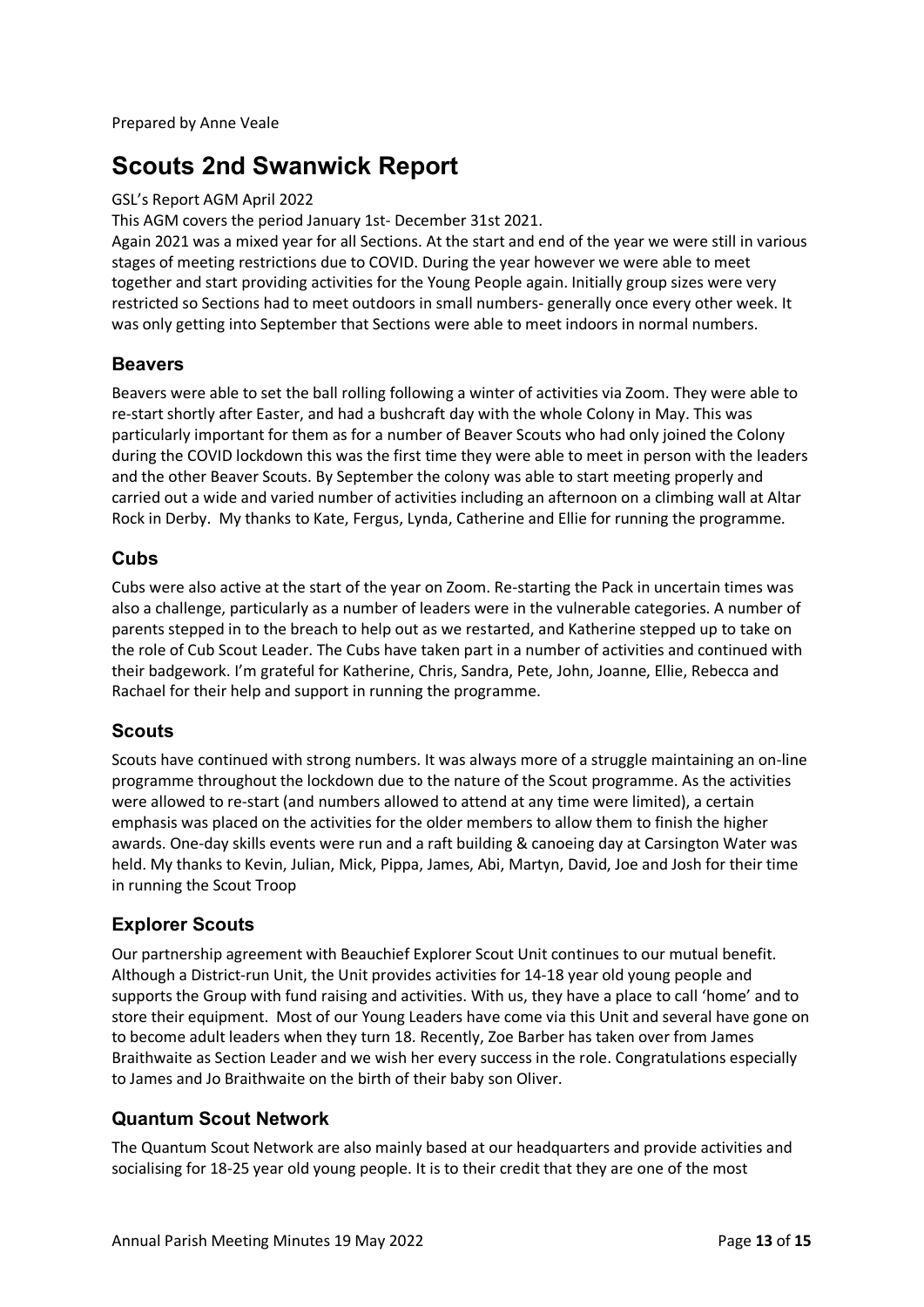successful Networks in the country, and a role model for the Section. The Group also benefits from our strong links, with a number of our Group leaders also being members of the Network. They provide a good deal of labour for the large jobs of maintaining the headquarters- for instance the clearance of the shrubbery at the front of the hall and levelling the grassed area.

### **Fund Raising**

Active Group fund raising was obviously reduced last year due to the effects of COVID and various lockdowns. We were however able to successfully apply for a number of local authority grants designed to keep charities and organisations such as ours going throughout the crisis. Unlike most other clubs and societies that young people belong to, owning our own building puts us in a situation where we have fixed costs to maintain it and a combination of subs and grants have enabled us to stay on an even keel. Late in the year we were able to carry out Santa's Sleigh collection in a much reduced format. We felt strongly that we would like to spread some good cheer around the community after a fairly miserable couple of years, and whatever money was raised would be of secondary importance. We learnt a lot of lessons from the new format, which I'm sure we will apply for this year's event and going forward. My thanks to everyone who helped with the organisation and collection this year. It remains our ambition that we should have an Exec member in charge of fund raising and if you think that could be you then please speak to Ady or myself.

The main asset of the Group remains the building that we are in. Thanks to the efforts of the Exec and mainly the adult members of the Group it remains in a good state of repair. We have been able to tidy the front area of the hall and level the grassed area as previously mentioned. We have also improved the shelving in the external store and been able to invest in a number of items such as the defibrillator to improve the building for it's users. As the building is nearing 15 years old we are conscious that it will probably need replacement of major items such as the boiler in the next few years, and it is thanks to the strong financial position of the Group that we have been able to set aside funds to cover these expenses when they arise.

The Group Exec has continued to meet throughout the COVID crisis, initially via Zoom and more lately back together in person. We are in a fortunate position amongst many Scout Groups of having all our main positions filled, and the almost unique position of having a number of 18-25 year olds stepping up to serve on the Exec. This latter aspect is one which is strongly recommended by the Scout Association as we are after all a movement for Young People, and they should have a say in how the Group is run. My thanks to Nigel, Sandra, Sue, Pete, Jo & James Braithwaite, Kev, Kate, Katherine and more latterly Zoe, Joe Bishton & James Bowman for serving on the Exec. Special thanks from me to our Group Treasurer Rebecca and our Group Chairman Ady for everything they do in the background and the close working relationship we have. I couldn't do this job without their support.

Finally, congratulations to all our Young People who have achieved their top awards in their sections- Chief Scouts Bronze Award in Beavers, Silver Award in Cubs and Gold Award in Scouts. This has been a challenging time in their young lives and I'm extremely proud of their achievements and their resilience in gaining these top awards. Also many congratulations to our Leaders who have been presented with awards this year. Kate Lane and Julian Hart were awarded the Chief Scouts Commendation for Good Service- this is awarded for not less than 5 years of outstanding service. John Bradley and Pete Richmond have both been awarded the Silver Acorn- which is awarded for not less than 20 years of outstanding service.

Prepared by Steve Clarke